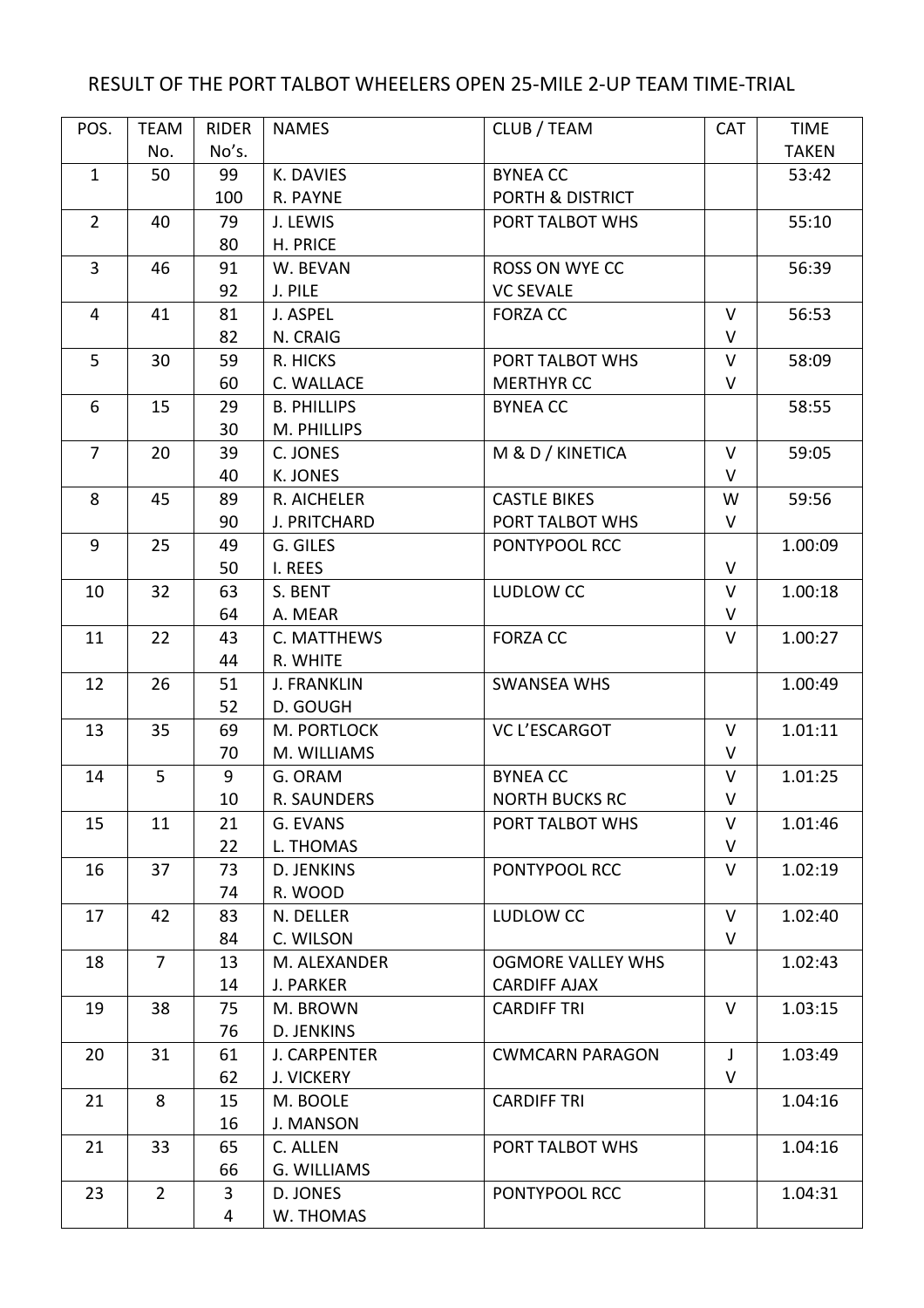| 24 | 43           | 85             | A. COWDRY             | <b>VC L'ESCARGOT</b>           |           | 1.04:33    |
|----|--------------|----------------|-----------------------|--------------------------------|-----------|------------|
|    |              | 86             | R. DUNBAR             |                                | $\vee$    |            |
| 25 | 28           | 55             | A. ADAMS              | <b>CARDIFF AJAX</b>            |           | 1.05:20    |
|    |              | 56             | M. DUGGAN             |                                |           |            |
| 26 | 27           | 53             | M. GEORGE             | PEMBROKESHIRE VELO             |           | 1.05:51    |
|    |              | 54             | M. JONES              |                                | $\vee$    |            |
| 27 | 29           | 57             | <b>J. HARRINGTON</b>  | <b>ABERGAVENNY RC</b>          | V         | 1.05:53    |
|    |              | 58             | D. ROBERTS            | <b>BRECON WHS</b>              | V         |            |
| 28 | 6            | 11             | P. FREEMAN            | <b>CARDIFF TRI</b>             |           | 1.05:56    |
|    |              | 12             | M. SURET              |                                |           |            |
| 29 | 18           | 35             | J. LLOYD              | <b>CWMCARN PARAGON</b>         | W         | 1.06:35    |
|    |              | 36             | E. MALARCZYK          |                                | $\vee$    |            |
| 30 | 17           | 33             | M. HILLIER            | PORT TALBOT WHS                | V         | 1.07:29    |
|    |              | 34             | A. LEWIS              |                                | V         |            |
| 31 | 51           | 101            | N. FORBES             | <b>BYNEA CC</b>                | $\vee$    | 1.08:17    |
|    |              | 102            | M. HIDDLESTONE        |                                |           |            |
| 32 | 39           | 77             | J. HILL               | <b>CARDIFF AJAX</b>            | W         | 1.08:54    |
|    |              | 78             | S. AICHELER           | <b>CASTLE BIKES</b>            |           |            |
| 33 | 34           | 67             | N. BURFORD            | <b>BYNEA CC</b>                | $\vee$    | 1.09:51    |
|    |              | 68             | T. RICHARDS           |                                | $\vee$    |            |
| 34 | 13           | 25             | E. HADLEY             | <b>HEREFORD &amp; DISTRICT</b> | W         | 1.09:57    |
|    |              | 26             | E. HADLEY             |                                | V         |            |
| 34 | 36           | 71             | C. JONES              | PORT TALBOT WHS                | $\vee$    | 1.09:57    |
|    |              | 72             | D. SMITH              |                                | $\vee$    |            |
| 36 | 4            | $\overline{7}$ | P. JENKINS            | PONTYPOOL RCC                  |           | 1.10:41    |
|    |              | 8              | K. THOMAS             |                                | V         |            |
| 37 | 19           | 37             | J. EVANS              | <b>BYNEA CC</b>                | $\vee$    | 1.14:12    |
|    |              | 38             | <b>J. SHEHAN</b>      |                                | V         |            |
| 38 | 16           | 31             | J. SUFF               | ROSS ON WYE CC                 | W         | 1.15:37    |
|    |              | 32             | M. SUFF               |                                | V         |            |
| 39 | 12           | 23             | W. EVANS              | <b>OGMORE VALLEY WHS</b>       | V         | 1.15:43    |
|    |              | 24             | J. RAINE              |                                | V         |            |
| 40 | 9            | 17             | N.L. JAMES            | <b>CARDIFF AJAX</b>            | W         | 1.16:57    |
|    |              | 18             | L. WEBB               |                                | <b>WV</b> |            |
| 41 | 14           | 27             | M. NOTT               | <b>OGMORE VALLEY WHS</b>       | $\vee$    | 1.17:31    |
|    |              | 28             | <b>J. STRANGE</b>     |                                |           |            |
| 42 | 24           | 47             | M. AUSTIN             | <b>CARDIFF AJAX</b>            | $\vee$    | 1.18:31    |
|    |              | 48             | L. CHICHESTER         |                                | <b>WV</b> |            |
| 43 | $\mathbf{1}$ | $\mathbf{1}$   | G. GREGORY            | PORT TALBOT WHS                |           | 1.21:05    |
|    |              | $\overline{2}$ | D. TRIGGS             |                                | $\vee$    |            |
|    | 21           | 41             | P. DING (58:42)       | LUDLOW CC                      | $\vee$    | <b>DNF</b> |
|    |              | 42             | P. DISNEY (Punctured) |                                | V         |            |
|    | 44           | 87             | A. MACLEAN            | <b>CARDIFF TRI</b>             | $\vee$    | <b>DNF</b> |
|    |              | 88             | J. NUNN               |                                |           |            |
|    | 48           | 95             | A. KIRBY              | TEAM TOR 2000                  |           | <b>DNF</b> |
|    |              | 96             | P. KIRBY              | PONTYPOOL RCC                  | V         |            |
|    | 47           | 93             | L. De GREY (1.07:18)  | <b>CARDIFF 100 MILES RCC</b>   | V         | <b>DNF</b> |
|    |              | 94             | C. RUCK               |                                | V         |            |